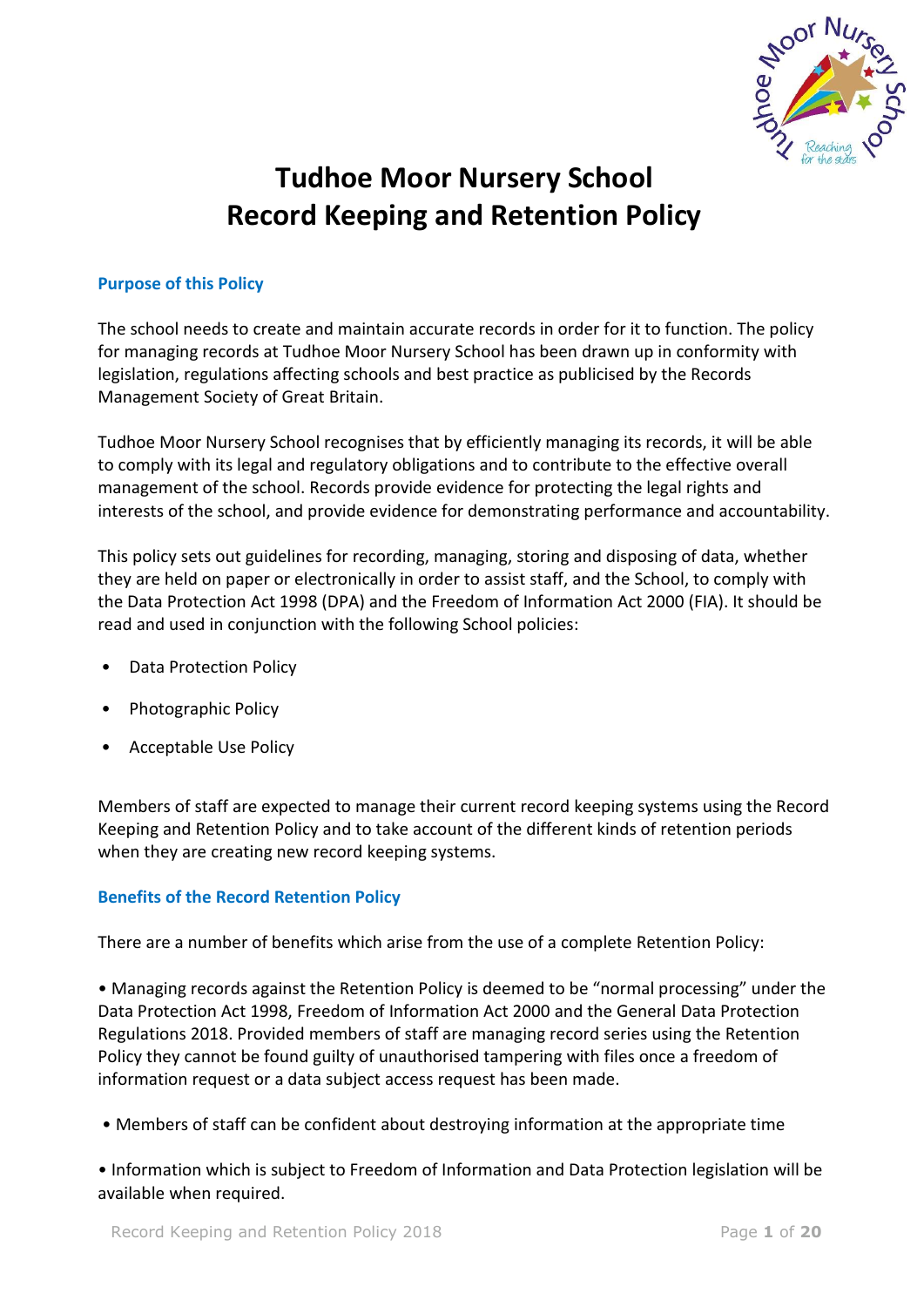• The school is not maintaining and storing information unnecessarily. It is important that all staff bear in mind, when creating documents and records of any sort (and particularly email), that at some point in the future those documents and records could be disclosed - whether as a result of litigation or investigation, or because of a subject access request under the DPA. The watchwords of record-keeping are therefore accuracy, clarity, professionalism and objectivity.

### **Current Pupils**

## Pupil Records

A file is kept on each pupil in the School Office. The file holds the initial admissions information and any other hard copies of information about that pupil.

The information held on the school's information management system (SIMS) covers: the pupil's name, address, class, emergency contact details, academic performance, school reports and daily attendance. Confidentiality of personal information is protected in accordance with the schools Data Protection Policy .

# Pupils with Special Educational, Welfare or Medical Needs

The names of pupils with special educational, welfare or medical needs are recorded and any special provision to be made for individual pupils are made available to those staff with a need to know that information.

#### Medical Records

A confidential medical record on each pupil is kept securely in the medical filing cabinet. The medical record contains: the medical questionnaire that the parents completed when their child joined the school, and records of all treatment and immunisations that a pupil receives during his or her time at the school, including records of all accidents and injuries to pupils. They include any significant known drug reactions, major allergies and notable medical conditions. This information is available to staff likely to administer medication or treatment. The Catering Manager (Taylor Shaw) holds details of pupils with food allergies.

All students who have a more serious level of medical need (e.g. diabetes, anaphylaxis) have an individual Education Health Care Plan (EHCP) which is put together by the parents/guardian with the GP's/consultant's instructions for care within school should the event arise. The EHCPs are then checked by the SENCO and stored in filing cupboards in the Head teachers office. Teachers who have contact with these students can view pupils with serious health issues. These students have a medical alert flag along with other pupils with less serious health matters.

The SENCO will disclose the names of current pupils with medical conditions, or social information of a sensitive nature that may be of relevance to staff in their dealings with pupils, for example, when arranging trips and visits.

# Data Protection Policy

Data about pupils and their parents will be collected periodically and stored and processed in order to allow for the efficient operation of the school.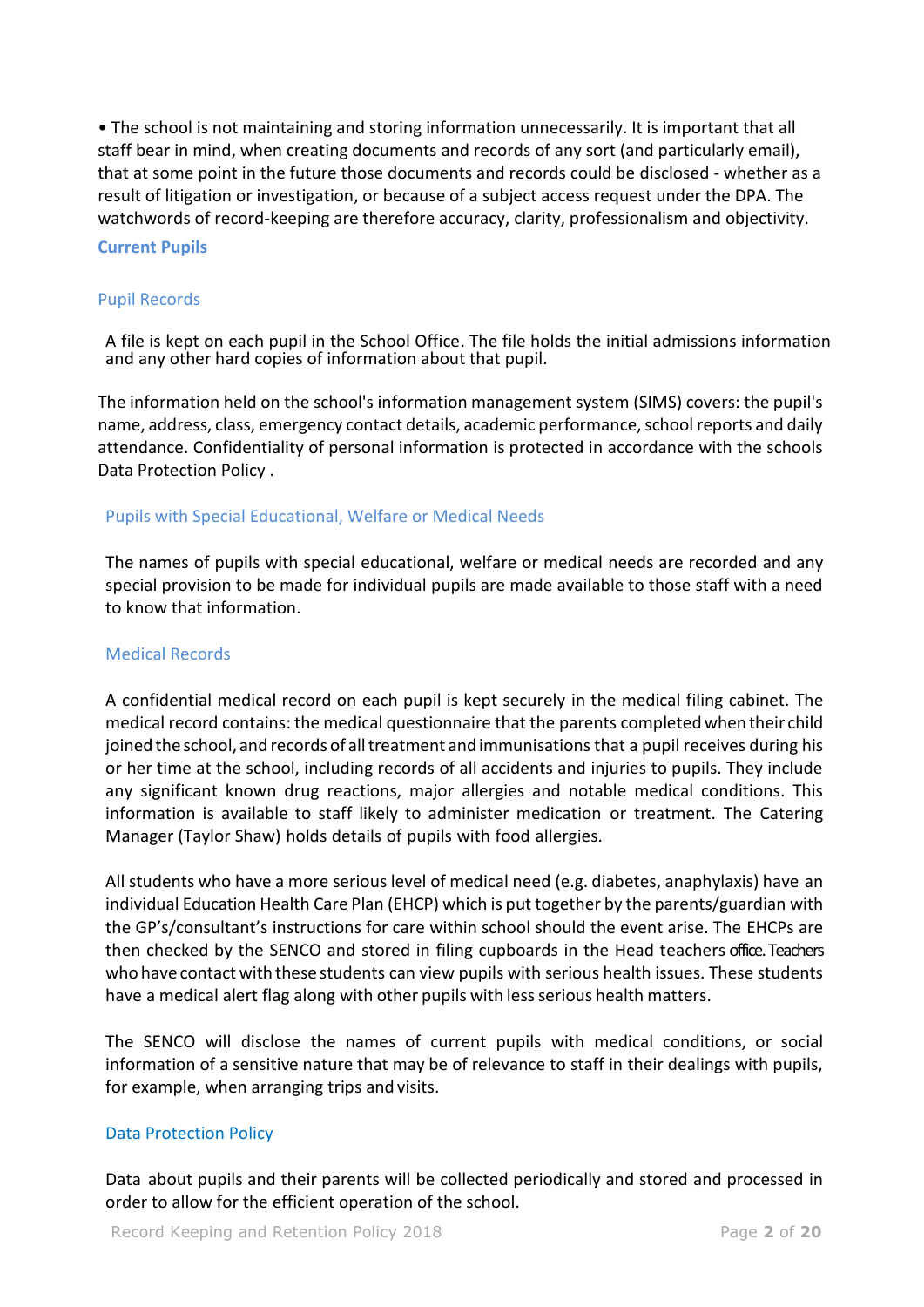Parents are invited to agree to the school using photographs of their child and information relating to his or her achievements for promotional purposes, which may be published in the prospectus, on Facebook, Twitter or on the school web site.

# Access by Parents and Pupils

The schools Data Protection Policy describes its duties and obligations under the Data Protection Act, including parents' rights and the rights to have access to their personal data. It also covers the circumstances under which data would be disclosed to a third party.

### Fair Processing Notice

Tudhoe Moor Nursery School will comply with a Fair Processing Notice legally issued by a public body or other authority that is a data controller and is subject to the same legal constraints regarding the manner in which it handles data.

### Staff Induction

All new teaching and office staff will be given training on accessing and managing school records (including the database), as part of their induction into the school's local procedures for marking work, report-writing and written and electronic communications with pupils and parents.

### Retention of Records Security

As a guiding principle, the DPA requires that personal data is only retained for as long as necessary - that is, necessary for the specific lawful purpose (or purposes) it was acquired.

# Retention Periods

One consideration in whether it is necessary or desirable to keep records is possible future litigation. Ideally, therefore, records would not be disposed of until the limitation period for bringing a claim has passed. For most contracts that will mean 6 years from any breach but the date to start counting from is the last day of the period under contract.

In some cases the prompt may be the end of a calendar year, so for the purpose of this policy a contingency has generally been built in (e.g. 7 years where the statutory limitation is 6 years). **For thisreason, we keep all records of past pupils until a pupil is 25 years old.** At that point, we securely destroy all disciplinary, medical and financial records.

Limitation periods may be dis-applied altogether by courts in the case of certain crimes or associated breaches of care (e.g. historic abuse), whether a charge is brought by the police or a school is sued under a private claim. It is not always possible to try a case where the evidence is inadequate, including due to a lack of corporate memory (e.g. records and witnesses): but generally the courts and police will expect to see a record, and inferences may be drawn otherwise.

Record Keeping and Retention Policy 2018 Page **3** of **20** In many cases these records will comprise personal or sensitive personal data (e.g. health or criminal allegations): in which case, even justifiable reasons to keep records for many years will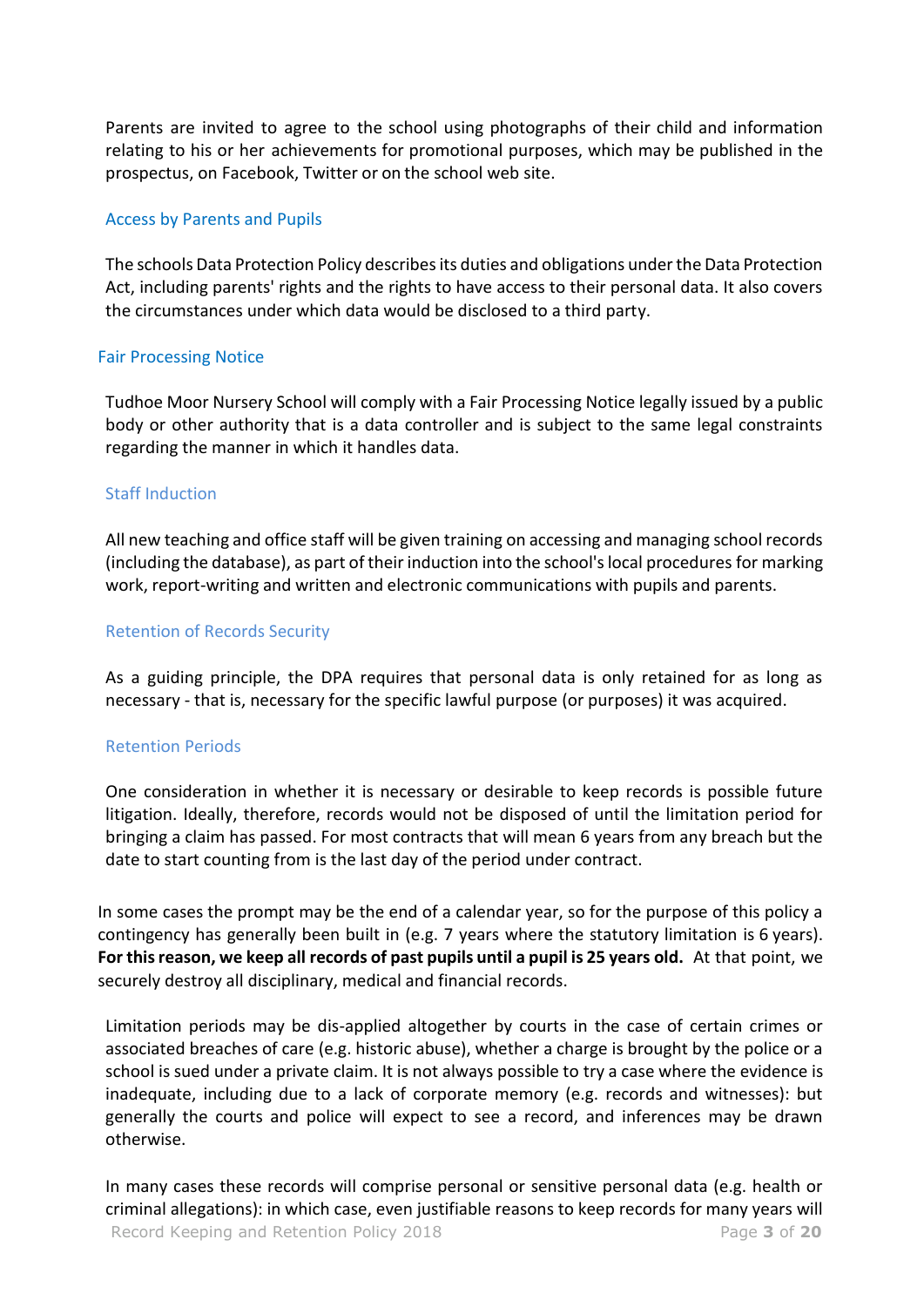need to be weighed against personal rights. Historical high-profile cases in the field of child protection probably make a cautious approach to record retention advisable and, from a DPA perspective, easier for the School to justify retention for long periods. But the longer data is retained, and the more sensitive material is kept on file, the greater – and potentially more serious – the risk of security breach.

The table at the end of this policy provides guidance on retention periods for different records held by school.

Unless there is a specific statutory obligation to hold or destroy records, the retention periods are not prescriptive limits. Retention periods may be shorter or longer than the suggested document retention period, according to context. If in doubt, advice should be sought through the schools Data Protection Officer.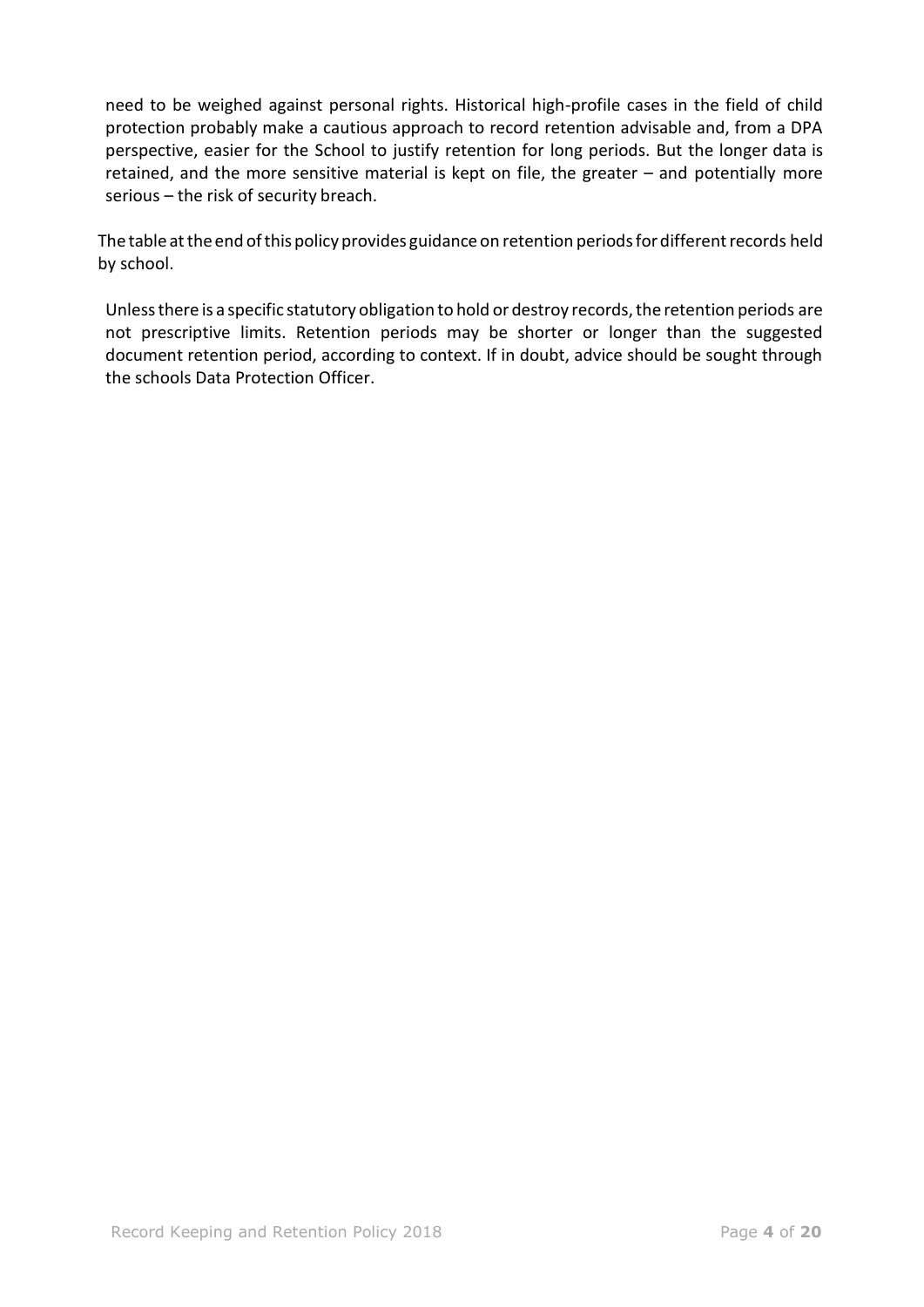## Disposal of Documents

When information is no longer required, it can be disposed of. For confidential, sensitive or personal information to be considered securely disposed of, it must be in a condition where it cannot either be read or reconstructed. Skips and 'regular' waste disposal are not considered to be secure.

Paper records should be shredded using a cross-cutting shredder; CDs / DVDs / diskettes should be cut into pieces. Hard-copy images, Audio Visual recordings and hard disks should be dismantled and destroyed. Where third party disposal experts are used they should ideally be supervised but, in any event, under adequate contractual obligations to the school to process and dispose of the information securely. Whenever records are destroyed, staff should record at least:

- File reference (or other unique identifier)
- File title (or brief description)
- No of files
- The name of the authorising officer<br>• Date of destruction
- Date of destruction

This can be kept in an Excel spreadsheet or other database format.

| l Date of review:    | January 2022 |
|----------------------|--------------|
| Date of next review: | January 2023 |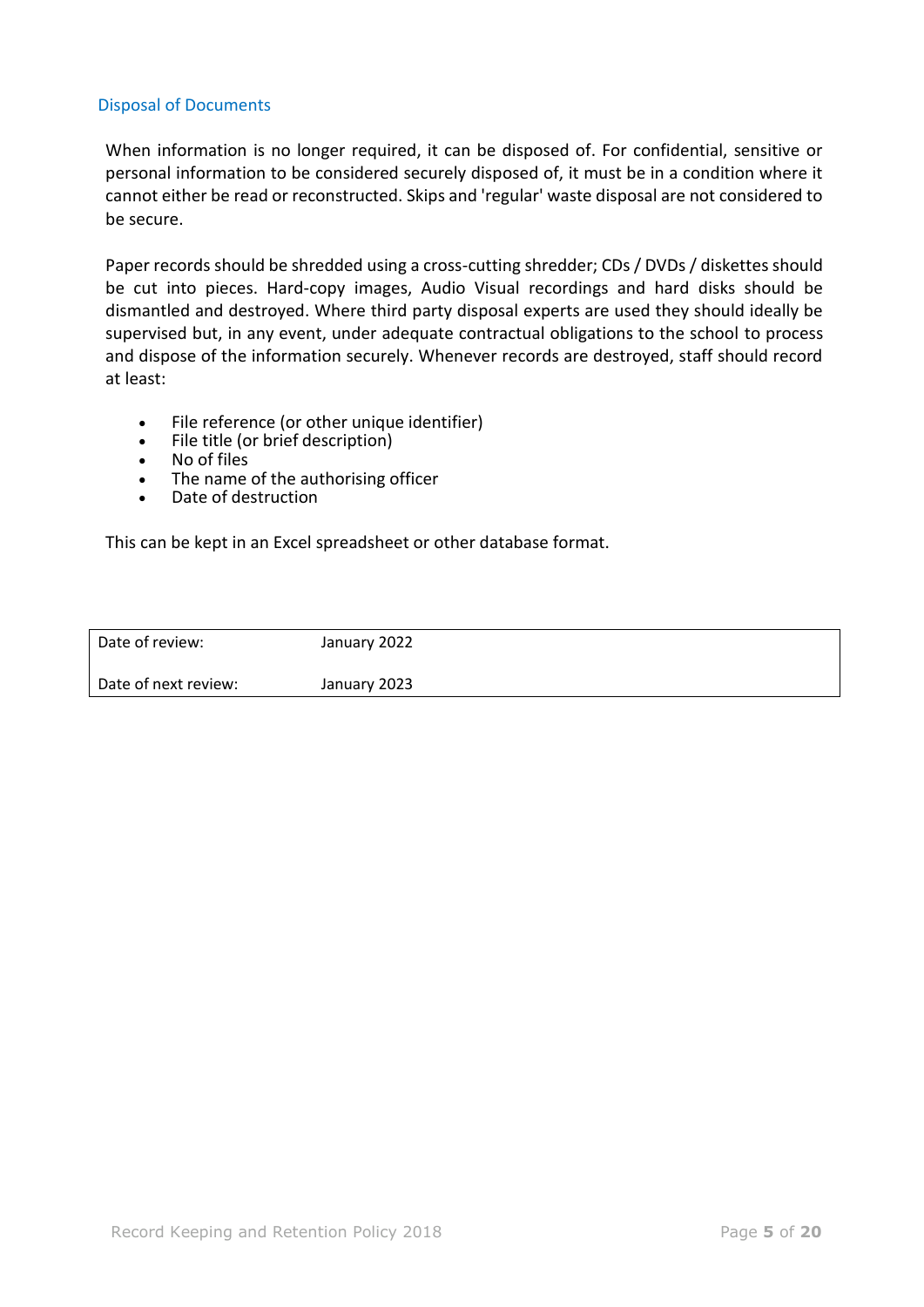# **1. Child Protection**

The retention and use of records relating to child protection matters concerning pupils, and child protection allegations against staff requires specific guidance in this **schedule.**

| <b>Basic file description</b>                                                                                              | <b>Issues</b> | <b>Data Protection Retention Period</b>                                                                               | Action at the end of the administrative life of the record |                                                                                                                                                                                                                                                                                                                                                                                                                                                                                                                                                                                                                                                                                                                         |  |
|----------------------------------------------------------------------------------------------------------------------------|---------------|-----------------------------------------------------------------------------------------------------------------------|------------------------------------------------------------|-------------------------------------------------------------------------------------------------------------------------------------------------------------------------------------------------------------------------------------------------------------------------------------------------------------------------------------------------------------------------------------------------------------------------------------------------------------------------------------------------------------------------------------------------------------------------------------------------------------------------------------------------------------------------------------------------------------------------|--|
| Safeguarding<br>Policies<br>procedures                                                                                     | and No        | Permanent                                                                                                             | <b>ARCHIVE</b>                                             | Transfer to archive for retention when new policyimplemented.                                                                                                                                                                                                                                                                                                                                                                                                                                                                                                                                                                                                                                                           |  |
| Child Protection files                                                                                                     | Yes           | $DOB + 25$ years but<br>review sensitive case<br>files every 5-6 years<br>thereafter                                  | <b>SHRED</b>                                               | Child Protection information must be copied and sent under separate cover to<br>new school whilst the child is still under 18 (i.e. the information does not need<br>to be sent to a university, for example). Where a child is removed from roll<br>to be educated at home, the file should be copied to the Local Education<br>Authority.<br>Limitation periods can be dis-applied in criminal and civil abuse cases; to be<br>weighed against rights under the DPA and our insurers' requirements.                                                                                                                                                                                                                   |  |
| Allegation of a child protection<br>nature against a member of<br>staff, including where<br>the<br>allegation is unfounded | Yes           | Until the person's<br>normal retirement<br>age, or 10 years from<br>the date of the<br>allegation if that's<br>longer | <b>SHRED</b>                                               | ICO Employment Practices Code: Supplementary Guidance<br>2.13.1 (Discipline, grievance and dismissal)<br>"Records of allegations about workers who have been investigated and<br>found to be without substance should not normally be retained once an<br>investigation has been completed. There are some exceptions to this where<br>for its own protection the employer has to keep a limited record that an<br>allegation was received and investigated, for example, where the allegation<br>relates to abuse and the worker is employed to work with children or other<br>lvulnerable individuals".<br>Summary record to be retained on confidential personnel file, and a copy<br>given to the person concerned. |  |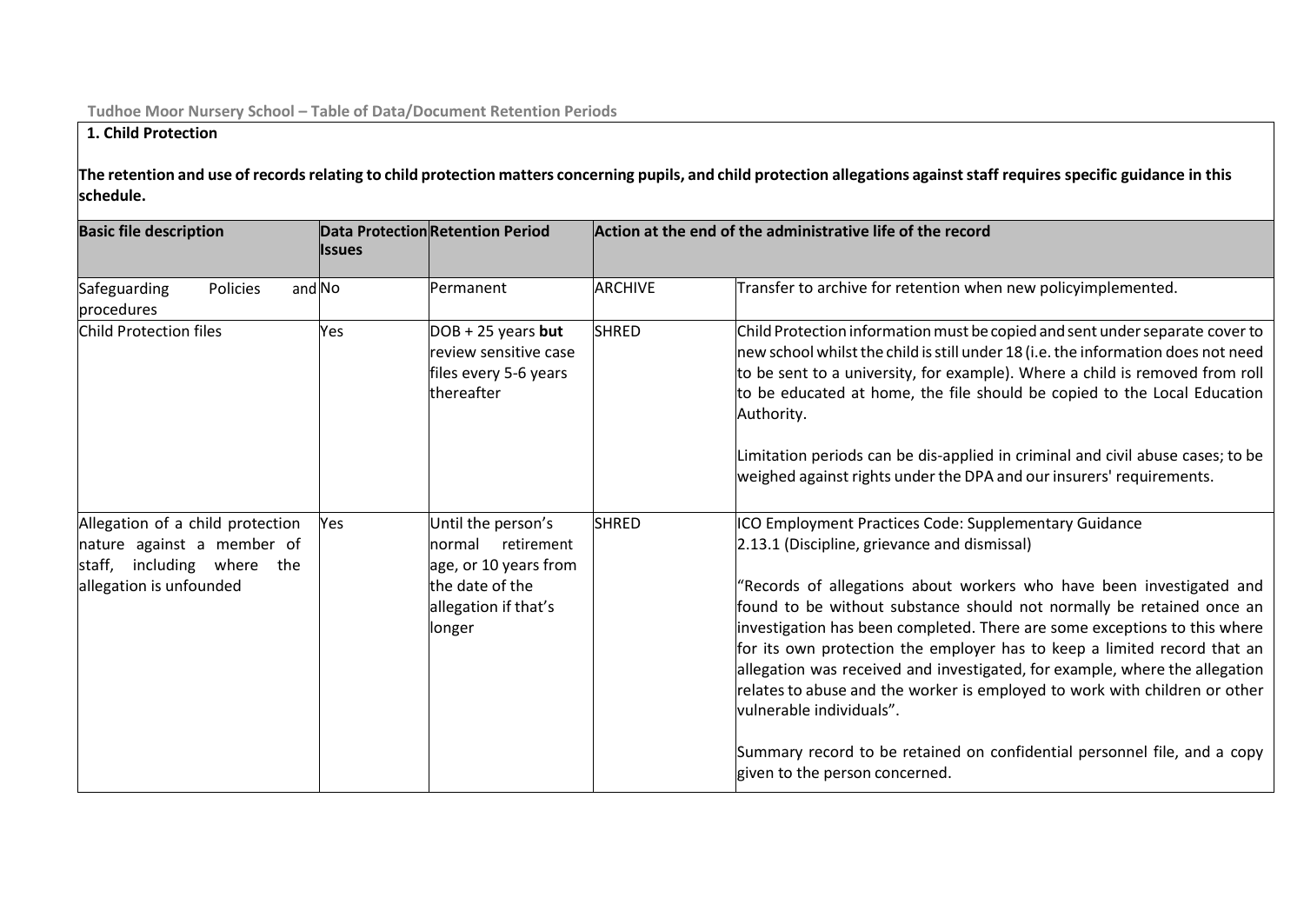# **1. Child Protection (continued)**

The retention and use of records relating to child protection matters concerning pupils, and child protection allegations against staff requires specific guidance in this **schedule.**

| <b>Basic file description</b>      | Data          | <b>Retention Period</b>                                                                              | Action at the end of the administrative life of the record |                                                                                                                                                                        |
|------------------------------------|---------------|------------------------------------------------------------------------------------------------------|------------------------------------------------------------|------------------------------------------------------------------------------------------------------------------------------------------------------------------------|
|                                    | Protection    |                                                                                                      |                                                            |                                                                                                                                                                        |
|                                    | <b>Issues</b> |                                                                                                      |                                                            |                                                                                                                                                                        |
| <b>DBS Disclosure Certificates</b> | Yes           | No longer than 6<br>months from decision<br>lon recruitment<br>lunless DBS<br>specifically consulted | <b>SHRED</b>                                               | Keep a record in the Single Central Register of the fact that checks were<br>undertaken, with relevant reference details (Disclosure number, date, who<br>checked it). |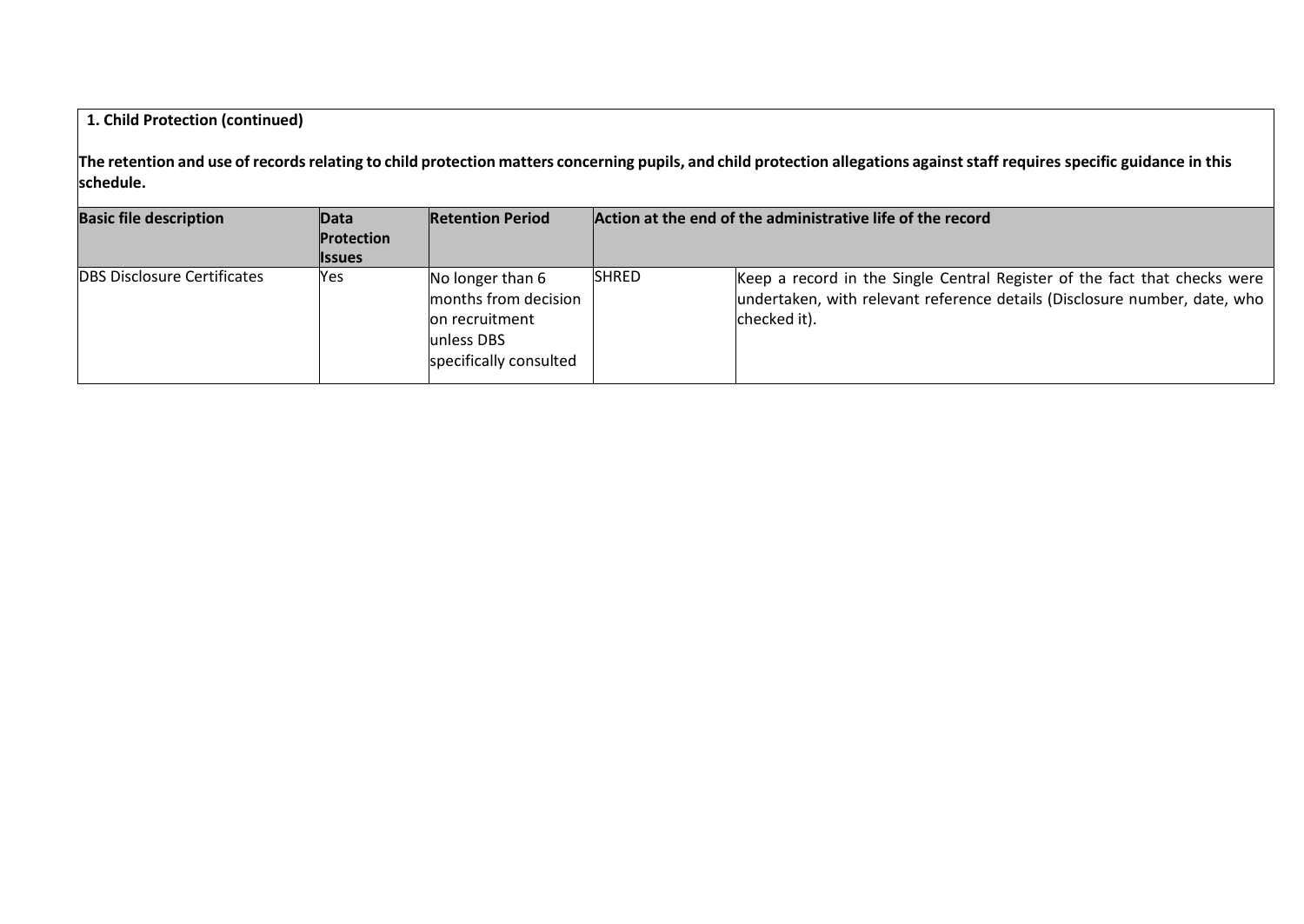| 2. Governors & School Committee Meetings      |                                                   |                                                                                |                                                            |                                                                                                                                                                                                                                         |  |
|-----------------------------------------------|---------------------------------------------------|--------------------------------------------------------------------------------|------------------------------------------------------------|-----------------------------------------------------------------------------------------------------------------------------------------------------------------------------------------------------------------------------------------|--|
| <b>Basic file description</b>                 | <b>Data</b><br><b>Protection</b><br><b>Issues</b> | <b>Retention Period</b>                                                        | Action at the end of the administrative life of the record |                                                                                                                                                                                                                                         |  |
| <b>School Committee Minutes</b>               |                                                   |                                                                                |                                                            |                                                                                                                                                                                                                                         |  |
| <b>Final Version</b>                          | Νo                                                | Permanent                                                                      | <b>ARCHIVE</b>                                             | Transfer to archive for permanent retention after 6 years                                                                                                                                                                               |  |
| <b>Inspection Copies</b><br>$\bullet$         | No                                                | Date of Meeting<br>+ 3 years                                                   | <b>SHRED</b>                                               | Minutes may contain personal information so default method of destruction<br>is to shred.                                                                                                                                               |  |
| Agendas                                       | No                                                | Permanent                                                                      | <b>ARCHIVE</b>                                             | Transfer to archive for permanent retention after 6 years                                                                                                                                                                               |  |
| (including<br>annual No<br>Reports<br>report) |                                                   | Permanent                                                                      | <b>ARCHIVE</b>                                             | Transfer to archive for permanent retention after 6 years                                                                                                                                                                               |  |
| AGM Parents' meeting papers                   | N <sub>o</sub>                                    | Date of meeting $+6$<br>vears                                                  | <b>DESTROY</b>                                             | Destroy after retention period                                                                                                                                                                                                          |  |
| Articles of Government                        | No                                                | <b>Permanent</b><br>$\overline{\phantom{m}}$<br>Maintained<br>by<br><b>HTO</b> | Retain<br>in<br>school<br>whilst<br>is<br>open             | school Transfer to Archives when the school has closed                                                                                                                                                                                  |  |
| <b>Trusts and Endowments</b>                  | No                                                | Permanent-<br>Maintained by<br><b>HTO</b>                                      | Retain in school<br>whilst operationally<br>required       | <b>Transfer to Archives</b>                                                                                                                                                                                                             |  |
| <b>Action Plans</b>                           | No                                                | Date of action<br>$plan + 6 years$                                             | <b>DESTROY</b>                                             | Although these could be destroyed after 3 years, linked to school finances<br>(especially if the school has been through a difficult period) which have to be<br>retained for a minimum of 6 years after the end of the financial year. |  |
| Policy documents                              | No                                                | Expiry of policy $+6$<br>vears                                                 | <b>DESTROY</b>                                             | Retained for inspection purposes and if policy is linked to past decision-<br>making process. Version control important.                                                                                                                |  |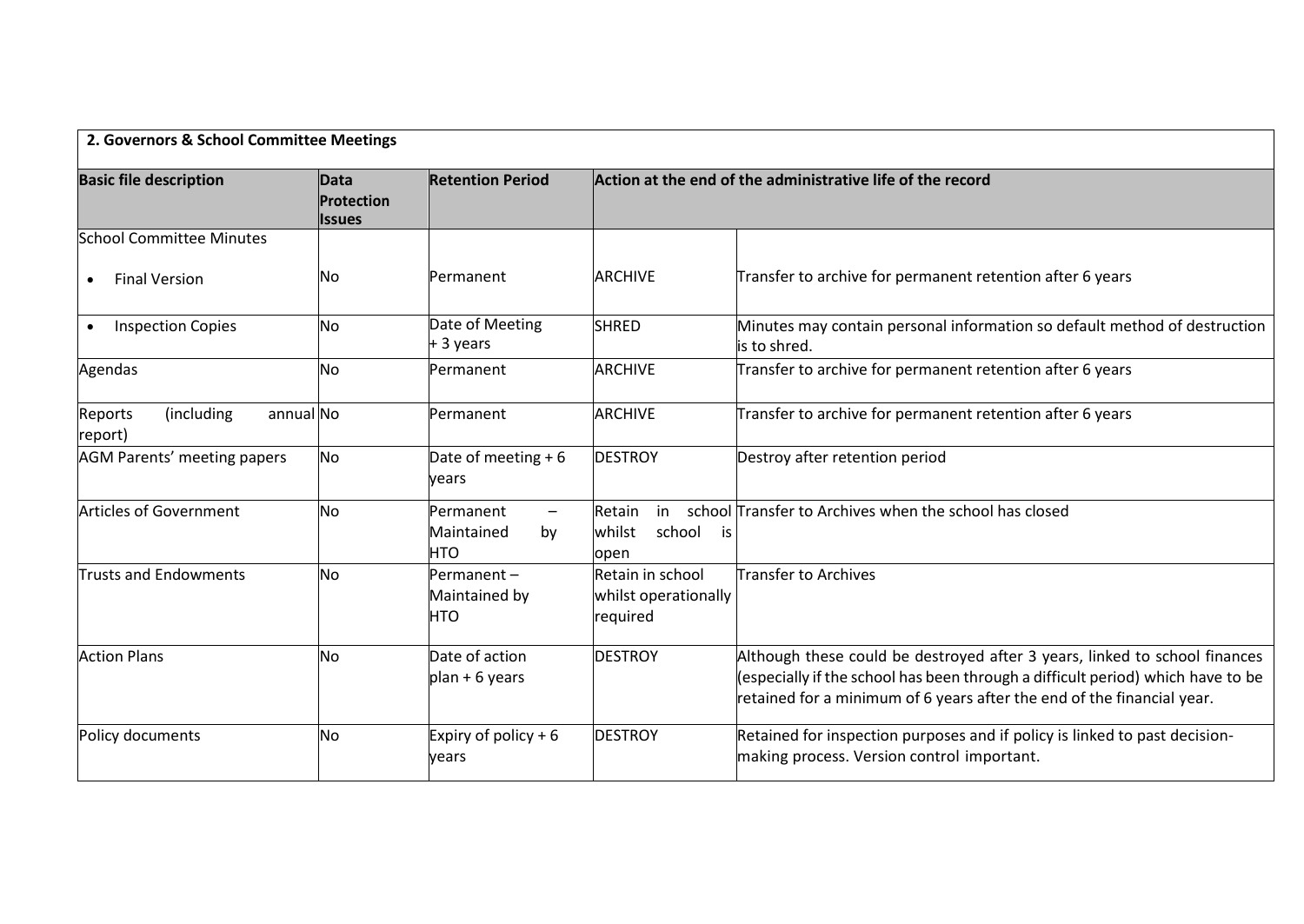| Complaints files | res | Date of resolution | <b>DESTROY</b> | Review for further retention before destruction in the case of contentious |            |
|------------------|-----|--------------------|----------------|----------------------------------------------------------------------------|------------|
|                  |     | lO1<br>complaint   |                | disputes. Destroy routine complaints.                                      | Complaints |
|                  |     | <b>Vears</b>       |                | alleging possible harm to a pupil by a member of staff are covered in 1    |            |
|                  |     |                    |                | labove.                                                                    |            |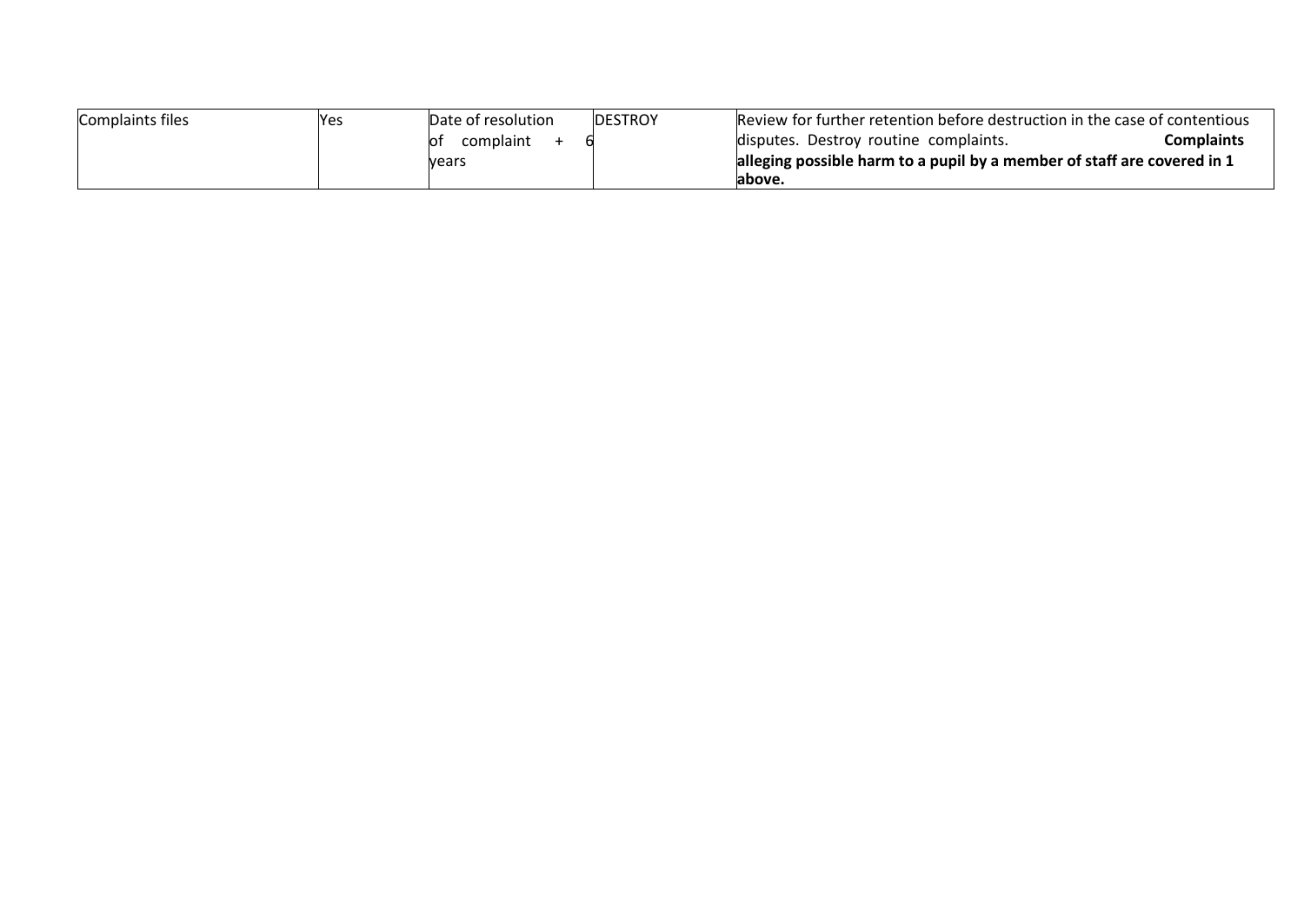| 3. SLT / Management                                                                                                                                                                                      |                |                                            |                |                                                                                                   |  |
|----------------------------------------------------------------------------------------------------------------------------------------------------------------------------------------------------------|----------------|--------------------------------------------|----------------|---------------------------------------------------------------------------------------------------|--|
| <b>Basic file description</b>                                                                                                                                                                            | <b>l</b> ssues | <b>Data Protection Retention Period</b>    |                | Action at the end of the administrative life of the record                                        |  |
| of<br>the<br><b>Minutes</b><br>Senior<br>Leadership Team and<br>lother internal administrative<br>bodies                                                                                                 | Yes            | Date of meeting<br>+5 years                | <b>SHRED</b>   | May contain personal information.                                                                 |  |
| Records created by Head, Deputy Yes<br>Head and other members of staff<br>with<br>administrative<br>responsibilities<br>(except child<br>protection records which are<br>dealt with in section 1 above). |                | file<br>of<br>Closure<br>vears             | +6 SHRED       | May contain personal information.                                                                 |  |
| Correspondence<br>created<br>Head, Deputy Head and other<br>staff<br>with<br>of<br><b>Imembers</b><br>administrative responsibilities                                                                    | by No          | Date of<br>correspondence<br>$+3$<br>vears | <b>SHRED</b>   | May contain personal information.                                                                 |  |
| <b>Staff</b><br>Professional<br>Development Plans                                                                                                                                                        | Yes            | Closure + 6 years                          | <b>SHRED</b>   | May contain personal information.                                                                 |  |
| School<br>Strategic<br>Development Plans                                                                                                                                                                 | No             | Closure + 6 years                          | <b>DESTROY</b> | Review<br>before<br>for<br>destruction<br>relevance<br>to<br>any<br>current<br>actions/decisions. |  |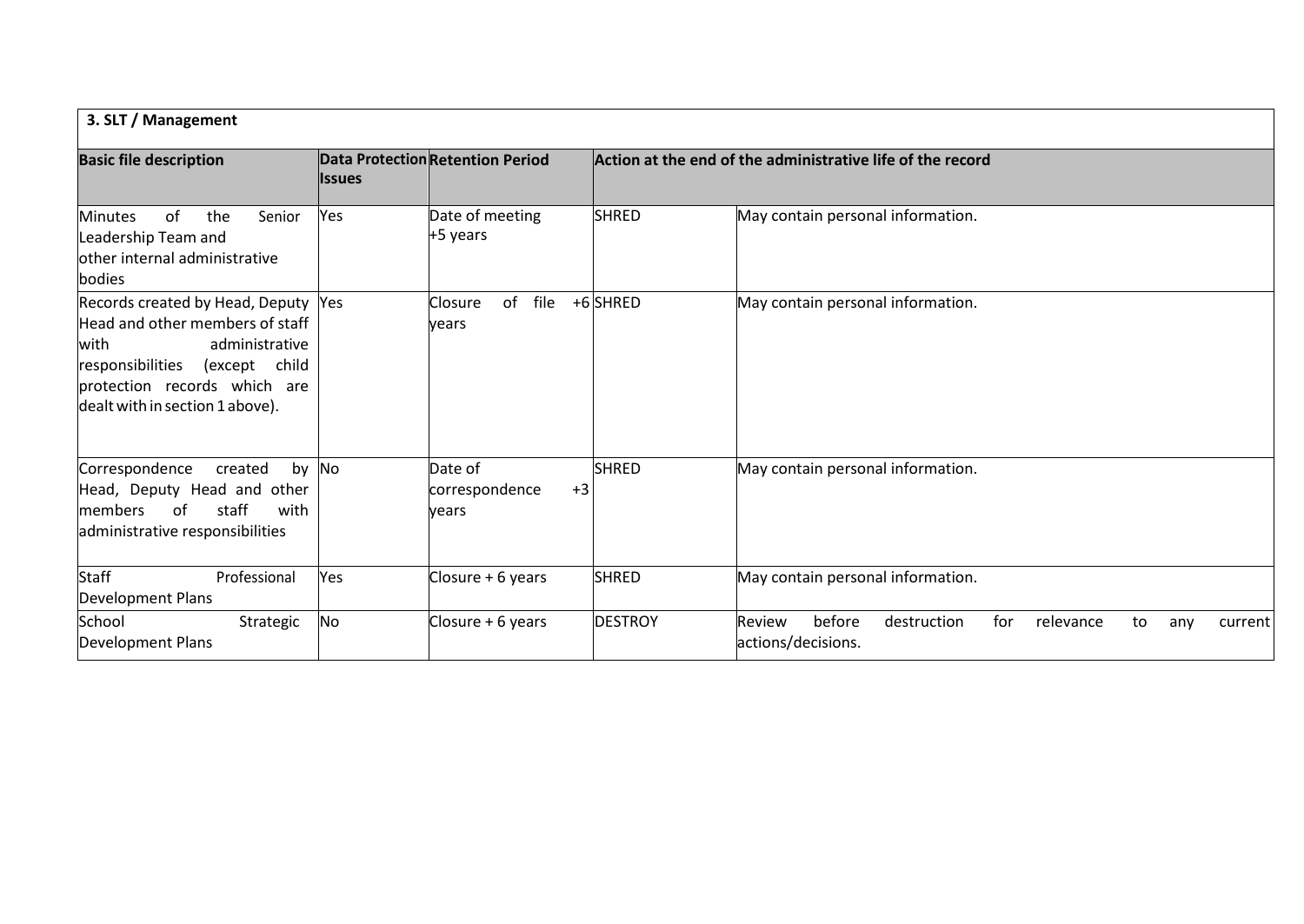| 4. Pupils                                                                                     |                |                                                                                 |                                                                                                           |                                                                                                          |  |
|-----------------------------------------------------------------------------------------------|----------------|---------------------------------------------------------------------------------|-----------------------------------------------------------------------------------------------------------|----------------------------------------------------------------------------------------------------------|--|
| <b>Basic file description</b>                                                                 | <b>Ilssues</b> | <b>Data Protection Retention Period</b>                                         |                                                                                                           | Action at the end of the administrative life of the record                                               |  |
| Admission Registers (including<br>application forms, assessments and<br>records of decisions) | Yes            | 0f<br>pupil<br>Date<br>leaving school<br>+ 7 years                              | <b>SHRED</b>                                                                                              |                                                                                                          |  |
| Attendance registers                                                                          | Yes            | Date of register + 7<br>vears                                                   | <b>SHRED</b>                                                                                              | If these records are retained electronically any back up copies should<br>be destroyed at the same time  |  |
| Pupil files                                                                                   | Yes            |                                                                                 |                                                                                                           |                                                                                                          |  |
| Infant                                                                                        |                | Retain for the time<br>which<br>the<br>pupil<br>remains at the infant<br>school | Transfer to the<br>liunior school<br>(or other primary<br>school) when the<br>child leaves the<br>school. |                                                                                                          |  |
| Special Educational Needs files,<br>Individual<br>and<br>reviews<br><b>Education Plans</b>    | Yes            | DOB of the pupil + 25<br>vears                                                  | <b>SHRED</b>                                                                                              | In the case of exclusion it may be appropriate to transfer the record to the<br><b>Behaviour Service</b> |  |
| Letters authorising absence                                                                   | No             | Date of absence $+2$<br>vears                                                   | <b>DESTROY</b>                                                                                            |                                                                                                          |  |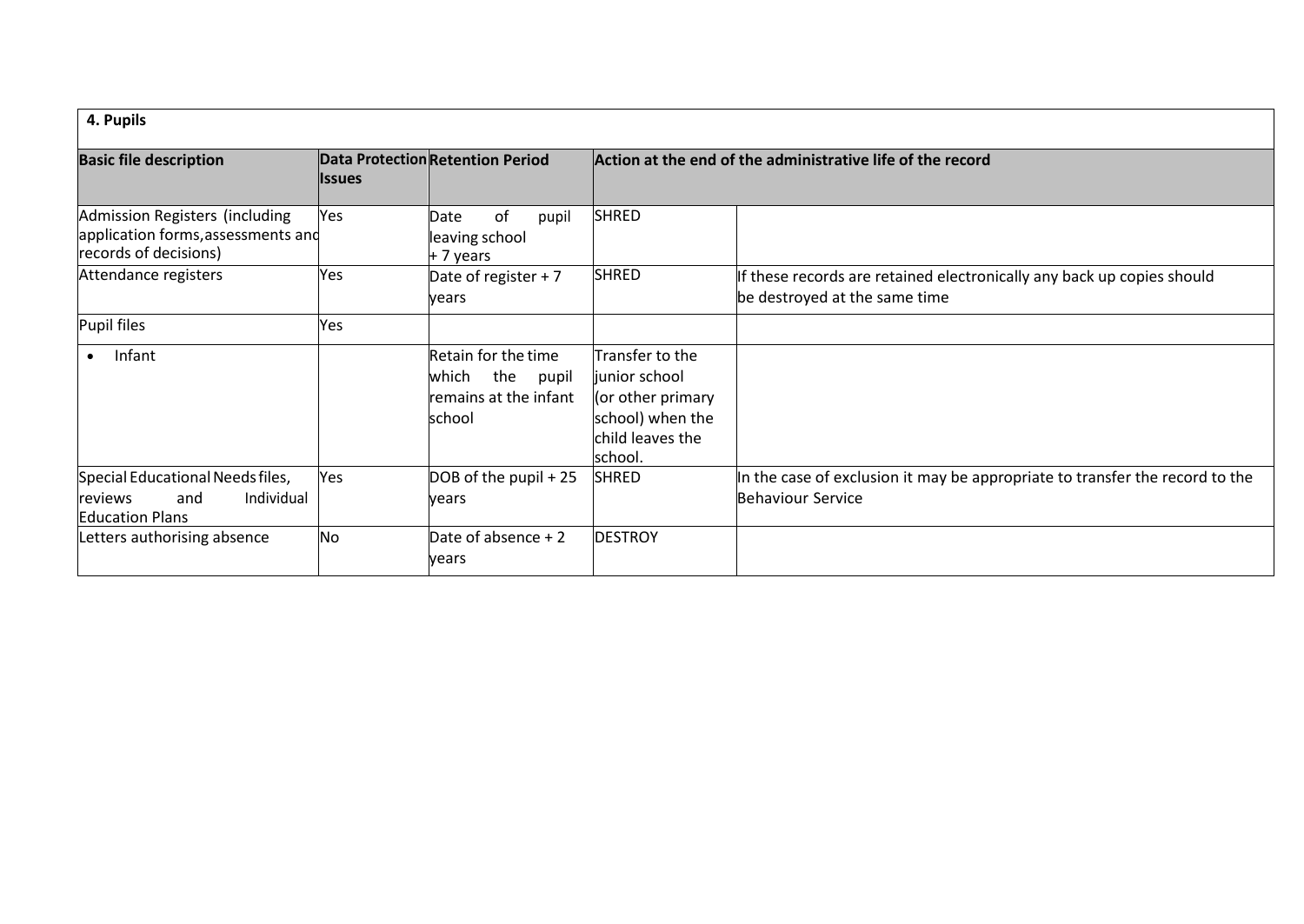| 4. Pupils (continued)                                                  |                                      |                                  |                                                            |                                                                                            |  |
|------------------------------------------------------------------------|--------------------------------------|----------------------------------|------------------------------------------------------------|--------------------------------------------------------------------------------------------|--|
| <b>Basic file description</b>                                          | Data<br><b>Protection</b><br>llssues | <b>Retention Period</b>          | Action at the end of the administrative life of the record |                                                                                            |  |
| Pupil Medical Records                                                  | Yes                                  | $DOB$ of the pupil + 25<br>vears | <b>SHRED</b>                                               |                                                                                            |  |
| Any other records created in the<br>course of contact with pupils      | Yes/No                               | Current year + 3 years           | REVIEW/<br>SHED                                            | Review at the end of 3 years and either allocate a further retention period or<br>destroy. |  |
| Statement maintained under The<br>Education<br>Act 1996<br>Section 324 | Yes                                  | $DOB + 30 years$                 | <b>SHRED</b>                                               | Unless legal action is pending, in which case retain.                                      |  |
| Proposed statement or amended<br><b>statement</b>                      | Yes                                  | $DOB + 30 years$                 | <b>SHRED</b>                                               | Unless legal action is pending, in which case retain.                                      |  |
| Advice<br>information<br>and<br>parents regarding educational<br>needs | toYes                                | Closure + 12 years               | <b>SHRED</b>                                               | Unless legal action is pending, in which case retain.                                      |  |
| <b>Accessibility Strategy</b>                                          | Yes                                  | Closure + 12 years               | <b>SHRED</b>                                               | Unless legal action is pending, in which case retain.                                      |  |
| Children SEN Files                                                     | Yes                                  | $DOB + 35$ years                 | <b>SHRED</b>                                               | Unless legal action is pending, in which case retain.                                      |  |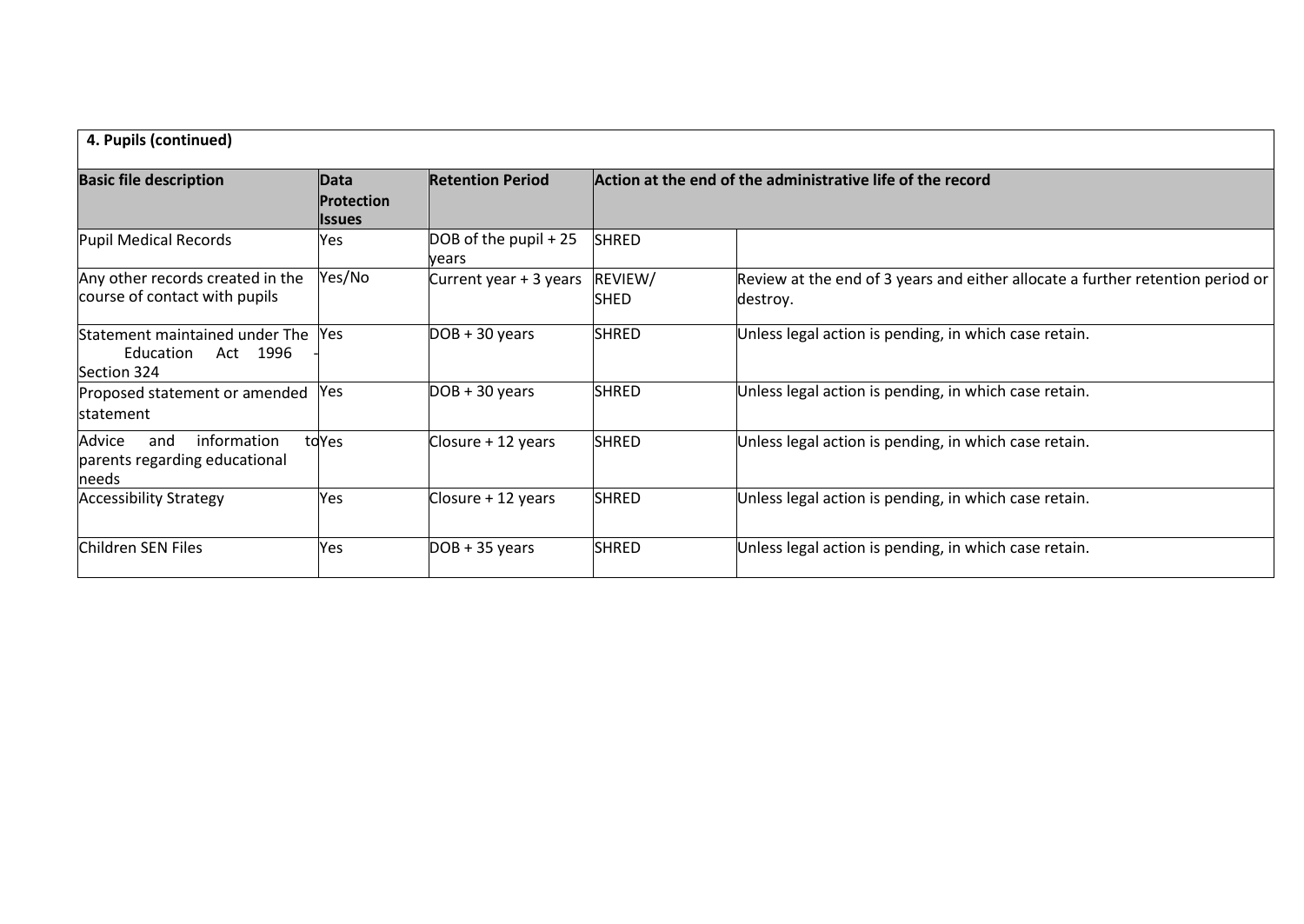| 5. Curriculum                 |               |                                         |                                                            |                                                                                                                              |  |  |
|-------------------------------|---------------|-----------------------------------------|------------------------------------------------------------|------------------------------------------------------------------------------------------------------------------------------|--|--|
| <b>Basic file description</b> | <b>Issues</b> | <b>Data Protection Retention Period</b> | Action at the end of the administrative life of the record |                                                                                                                              |  |  |
| Curriculum<br>development     | No            | Current year + 7<br>vears               | <b>DESTROY</b>                                             |                                                                                                                              |  |  |
| Curriculum returns            | No            | Current year + 3 years                  | <b>DESTROY</b>                                             |                                                                                                                              |  |  |
| School syllabus               | No            | Current year + 1 year                   | <b>DESTROY</b>                                             | Review these records at the end of each year and allocate a new retention<br>period or destroy.                              |  |  |
| Schemes of work               | No            | Current year + 1 year                   | <b>DESTROY</b>                                             | Review these records at the end of each year and allocate a new retention<br>period or destroy.                              |  |  |
| Class record books            | No            | Current year + 1 year                   | <b>DESTROY</b>                                             | Review these records at the end of each year and allocate a new retention<br>period or destroy.                              |  |  |
| <b>Mark Books</b>             | No            | Current year + 1<br>vear                | <b>DESTROY</b>                                             | Review these records at the end of each year and allocate a new<br>retention period or destroy.                              |  |  |
| Pupils' work                  | No            | Current year + 1 year                   | <b>DESTROY</b>                                             | Review these records at the end of each year and allocate a new retention<br>period or destroy.                              |  |  |
| <b>SATS</b> records           | Yes           | Current year + 7 years                  | <b>SHRED</b>                                               |                                                                                                                              |  |  |
| Trip Records                  | Yes           | Date of Trip + 2 years                  | <b>SHRED</b>                                               | Also, see Health and safety with regard to risk assessments. Records should<br>be retained for longer if an incident occurs. |  |  |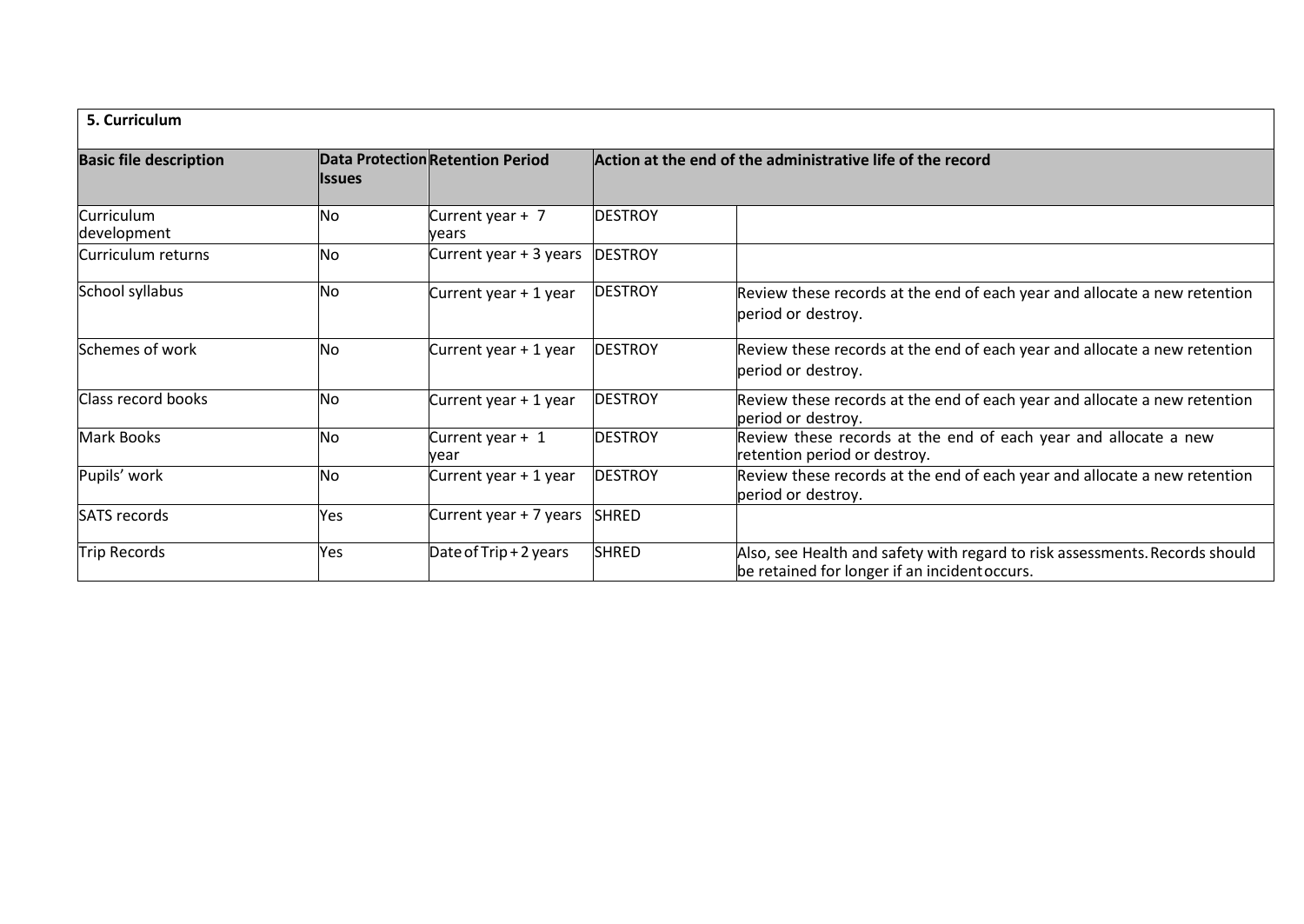| <b>6. Staff Records</b>                                                                                           |                                      |                                                 |                                                            |                                                                                                                                                                                  |  |
|-------------------------------------------------------------------------------------------------------------------|--------------------------------------|-------------------------------------------------|------------------------------------------------------------|----------------------------------------------------------------------------------------------------------------------------------------------------------------------------------|--|
| <b>Basic file description</b>                                                                                     | Data<br>Protection<br><b>l</b> ssues | <b>Retention Period</b>                         | Action at the end of the administrative life of the record |                                                                                                                                                                                  |  |
| Contracts of employment                                                                                           | Yes                                  | End of contract $+7$<br>vears                   | <b>SHRED</b>                                               |                                                                                                                                                                                  |  |
| Timesheets, sick pay                                                                                              | Yes                                  | Current year + 6 years                          | <b>SHRED</b>                                               |                                                                                                                                                                                  |  |
| <b>Staff Personal files</b>                                                                                       | Yes                                  | Termination<br>$\overline{7}$<br>$+$<br>vears   | <b>SHRED</b>                                               | Including leave and training records.                                                                                                                                            |  |
| Interview<br>notes<br>and<br>recruitment records                                                                  | Yes                                  | Date of interview + 3<br>vears                  | <b>SHRED</b>                                               | But see separate note on retention of DBS certificates. Notes on unsuccessful<br>candidates can be destroyed after 6 months.                                                     |  |
| Pre-employment<br>vetting<br>information (including<br>unsuccessful DBS checks)                                   | Yes                                  | Date of check $+6$<br>months                    | <b>SHRED</b>                                               | To be done by the designated member of staff. This information<br>should be placed on the personnel file if the applicant is successful and<br>managed according to this policy. |  |
| benefit<br>Pension or other<br>schedule                                                                           | Yes                                  | <b>Permanent</b><br>maintained by HTO           | $-$ ARCHIVE                                                | At HTO.                                                                                                                                                                          |  |
| Disciplinary proceedings for all<br>matters except<br>those relating to child protection<br>issues (see 1 above): | Yes                                  |                                                 |                                                            |                                                                                                                                                                                  |  |
| Informal warning<br>$\bullet$                                                                                     |                                      | Date of warning $+6$<br>months                  | <b>SHRED</b>                                               | If this is placed on a personal file, it must be weeded from the file.                                                                                                           |  |
| written warning - level<br>$\bullet$<br>one or two                                                                |                                      | Date of warning<br>$+12$ months                 | <b>SHRED</b>                                               | If this is placed on a personal file, it must be weeded from the file.                                                                                                           |  |
| final warning                                                                                                     |                                      | Date of warning<br>$+18$ months                 | <b>SHRED</b>                                               | If this is placed on a personal file, it must be weeded from the file.                                                                                                           |  |
| case not found<br>child<br>(except<br>protection<br>allegations $-$ see section 1)                                |                                      | Immediately at the<br>conclusion of the<br>case | <b>SHRED</b>                                               |                                                                                                                                                                                  |  |
| Records<br>relating<br>accident/injury at work                                                                    | toYes                                | Date of incident<br>$+5$ years                  | <b>SHRED</b>                                               | Review at the end of this period. In the case of serious accidents a further<br>retention period will need to be applied.                                                        |  |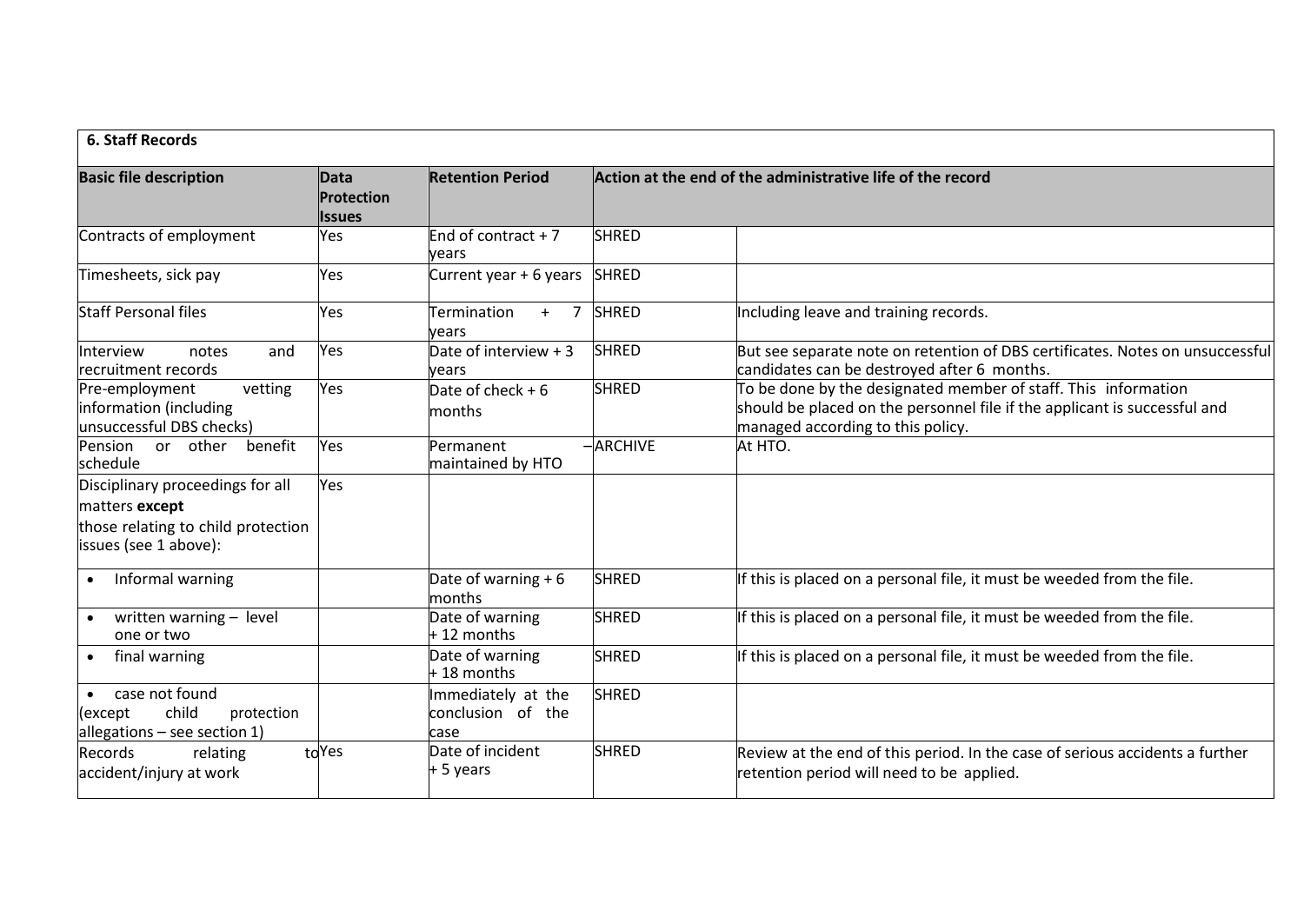| 6. Staff Records (continued)                                                                          |                                            |                                            |                                                            |                                                                                                                                       |  |
|-------------------------------------------------------------------------------------------------------|--------------------------------------------|--------------------------------------------|------------------------------------------------------------|---------------------------------------------------------------------------------------------------------------------------------------|--|
| <b>Basic file description</b>                                                                         | Data<br><b>Protection</b><br><b>Issues</b> | <b>Retention Period</b>                    | Action at the end of the administrative life of the record |                                                                                                                                       |  |
| appraisal/<br>Annual<br>lassessment records                                                           | No                                         | of<br>Duration<br>employment + 7 Years     | <b>SHRED</b>                                               |                                                                                                                                       |  |
| Salary cards / overtime records etc Yes                                                               |                                            | of<br>date<br>Last<br>employment + 6 Years | <b>SHRED</b>                                               | The information should be transferred to the Harpur Trust<br>payroll dept at the appropriate time who will maintain the master record |  |
| Maternity pay records                                                                                 | Yes                                        | $+7$<br>Current<br>vear<br>years           | <b>SHRED</b>                                               |                                                                                                                                       |  |
| Employees' health records                                                                             | Yes                                        | End of employment<br>+ 7 years             | <b>SHRED</b>                                               |                                                                                                                                       |  |
| held under RetirementYes<br>Records<br>Schemes (Information<br> Benefits <br>Powers) Regulations 1995 |                                            | Last payment + 6 years SHRED               |                                                            |                                                                                                                                       |  |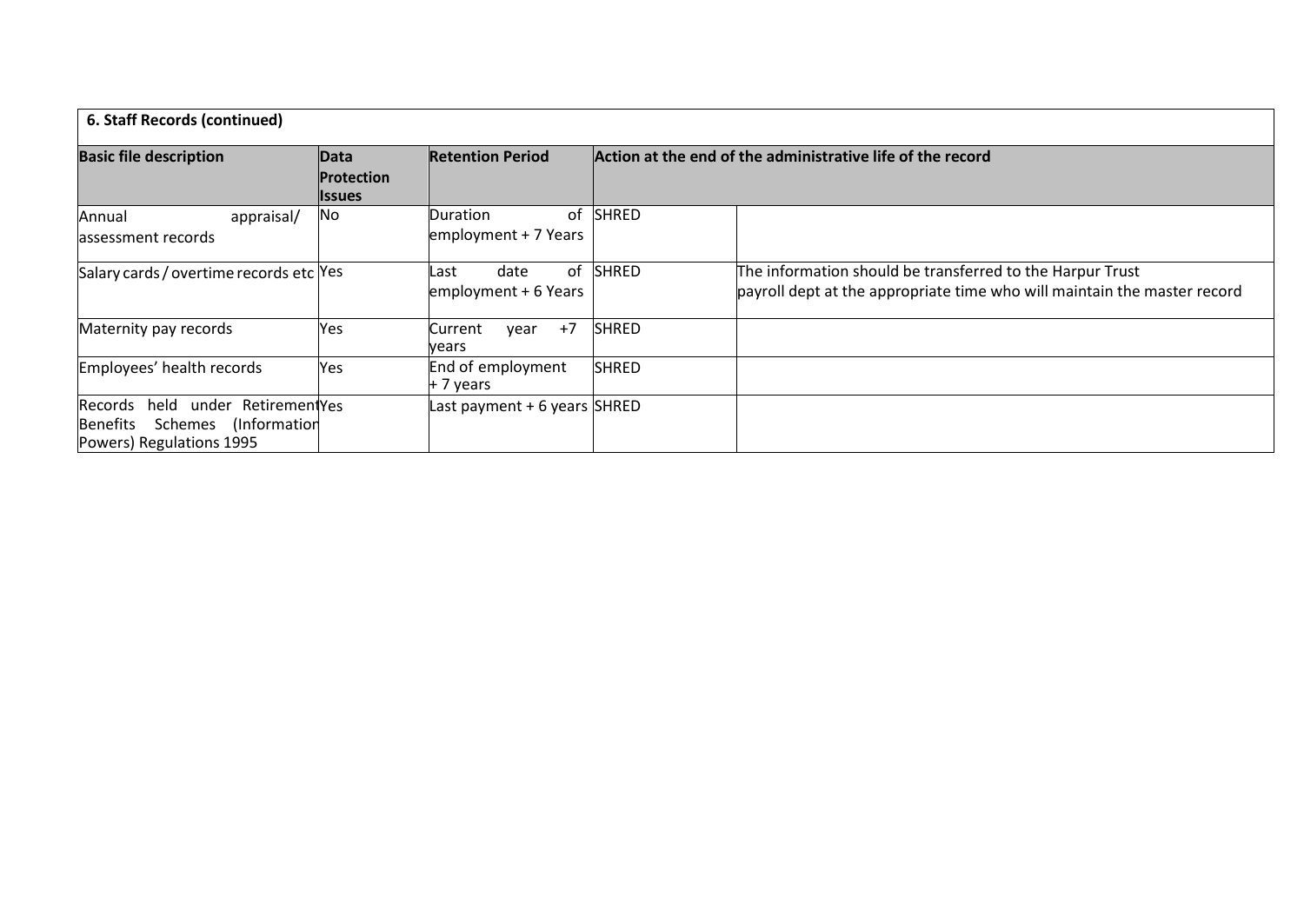| 7. Health and Safety                                                                                                 |               |                                                                        |                |                                                                                                                                                                                                                                                                       |  |
|----------------------------------------------------------------------------------------------------------------------|---------------|------------------------------------------------------------------------|----------------|-----------------------------------------------------------------------------------------------------------------------------------------------------------------------------------------------------------------------------------------------------------------------|--|
| <b>Basic file description</b>                                                                                        | <b>Issues</b> | <b>Data Protection Retention Period</b>                                |                | Action at the end of the administrative life of the record                                                                                                                                                                                                            |  |
| <b>Accessibility Plans</b>                                                                                           | No            | Current year +<br>6 years                                              | <b>DESTROY</b> |                                                                                                                                                                                                                                                                       |  |
| <b>Accident Reporting</b>                                                                                            | Yes           |                                                                        |                |                                                                                                                                                                                                                                                                       |  |
| <b>Adults - Accident Book</b>                                                                                        | Yes           | Last entry in the SHRED<br>$accident$ book + 4<br>vears                |                | Latent injuries can take years to manifest and the limitation period for claims<br>reflects this: so keep a note of all procedures as they were, and keep a record<br>that they were followed. Review each case before destruction, especially if a<br>claim is live. |  |
| Children                                                                                                             | Yes           | $DOB + 25 years$                                                       | <b>SHRED</b>   | A child may make a claim for negligence for 7 years from their 18th birthday.<br>To ensure that all records are kept until the pupil reaches the age of 25 this<br>retention period has been applied.                                                                 |  |
| <b>COSHH</b>                                                                                                         | No            | Current year + 10 years DESTROY                                        |                | Review and where appropriate an additional retention period may be<br>allocated.                                                                                                                                                                                      |  |
| <b>Policy Statements</b>                                                                                             | No            | Date of expiry<br>$+3$ years                                           | <b>DESTROY</b> | Version control is important.                                                                                                                                                                                                                                         |  |
| <b>Risk Assessments</b>                                                                                              | No            | years<br>Completion of project<br>incident,<br>event<br>ΟI<br>activity | from DESTROY   | Retain if risk assessment relates to a visit during which an incident occurred<br>and a claim is ongoing. Review if an incident occurred but<br>there was no claim. Risk assessments for trips can be destroyed 3 years after<br>the trip if no incidents occurred.   |  |
| Process of monitoring of areas<br>where employees and persons are<br>likely to have come in contact with<br>asbestos |               | Last action + 40<br>vears                                              | <b>DESTROY</b> | Records maintained by Estates and Facilities Manager                                                                                                                                                                                                                  |  |
| Process of monitoring of areas<br>where employees and persons are<br>likely to have come in                          |               | Last action $+50$<br>vears                                             | <b>DESTROY</b> | Records maintained by Estates and Facilities Manager / Deputy Bursar                                                                                                                                                                                                  |  |
| contact with radiation                                                                                               |               |                                                                        |                |                                                                                                                                                                                                                                                                       |  |
| Fire Precautions log books                                                                                           |               | Current year $+6$<br>years                                             | <b>DESTROY</b> |                                                                                                                                                                                                                                                                       |  |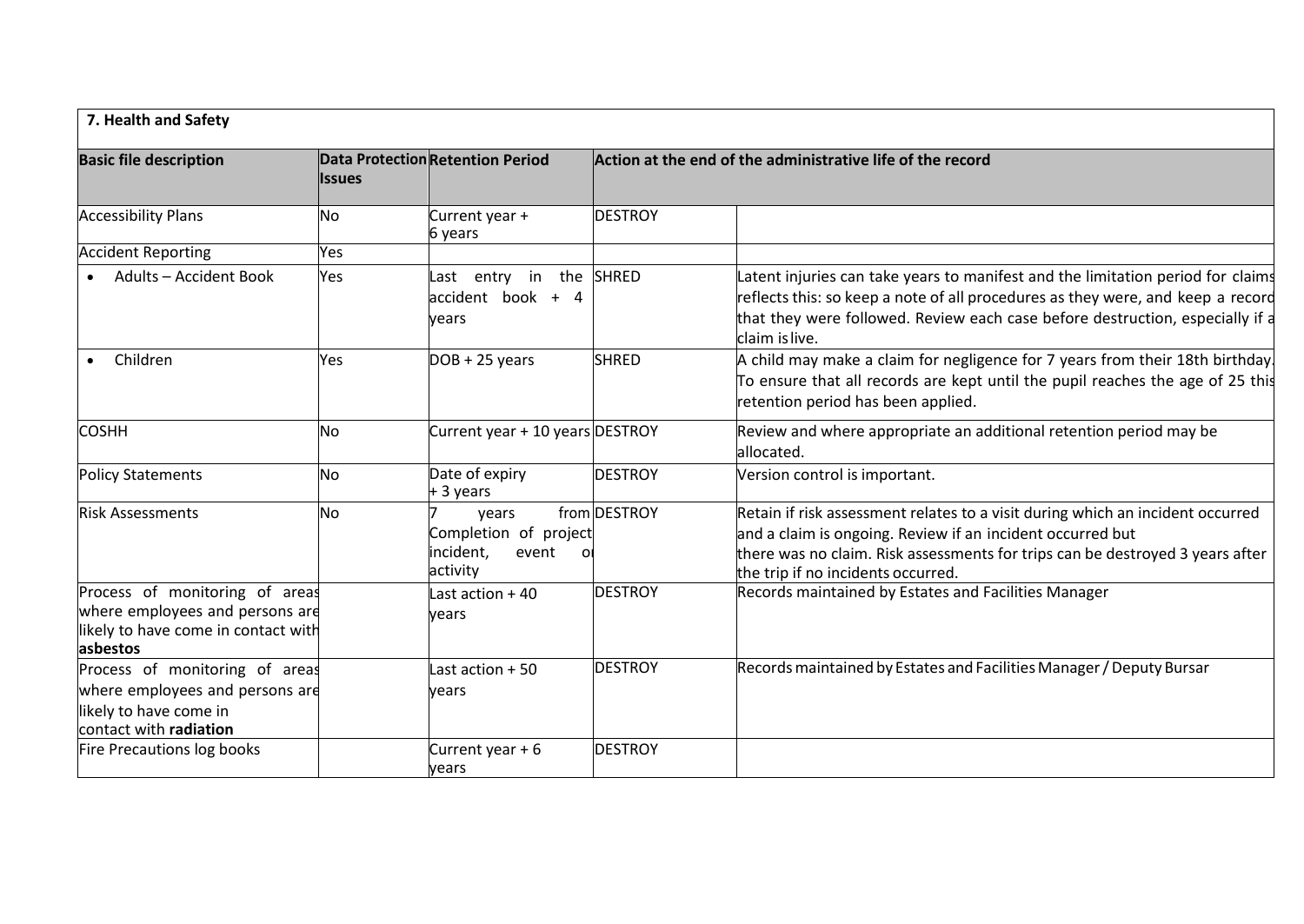| 8. Administrative                         |                     |                                                                            |                                                            |                                                                       |
|-------------------------------------------|---------------------|----------------------------------------------------------------------------|------------------------------------------------------------|-----------------------------------------------------------------------|
| <b>Basic file description</b>             | <b>Issues</b><br>No | Data Protection Retention Period<br>Permanent                              | Action at the end of the administrative life of the record |                                                                       |
| Employer's Liability<br>certificate       |                     |                                                                            | <b>ARCHIVE</b>                                             | Retain for 40 years after school has closed.                          |
| Inventories of equipment and<br>furniture | No                  | Disposal of last item<br>+6<br>years or<br>date<br>superseded +<br>6 years | <b>DESTROY</b>                                             |                                                                       |
| School brochure/prospectus                | No                  | Current year + 3 years                                                     | <b>ARCHIVE</b>                                             | Transfer to Archives                                                  |
| Circulars (staff/parents/pupils)          | No                  | Current year + 1 year                                                      |                                                            | DESTROY/ ARCHIVE Review for any items which may be usefully archived. |
| Newsletters etc                           | No                  | Current year + 1 year                                                      |                                                            | DESTROY/ ARCHIVE Review for any items which may be usefully archived. |
| Visitors' book                            |                     | Current year + 2 years                                                     |                                                            | DESTROY/ ARCHIVE Review for any items which may be usefully archived. |